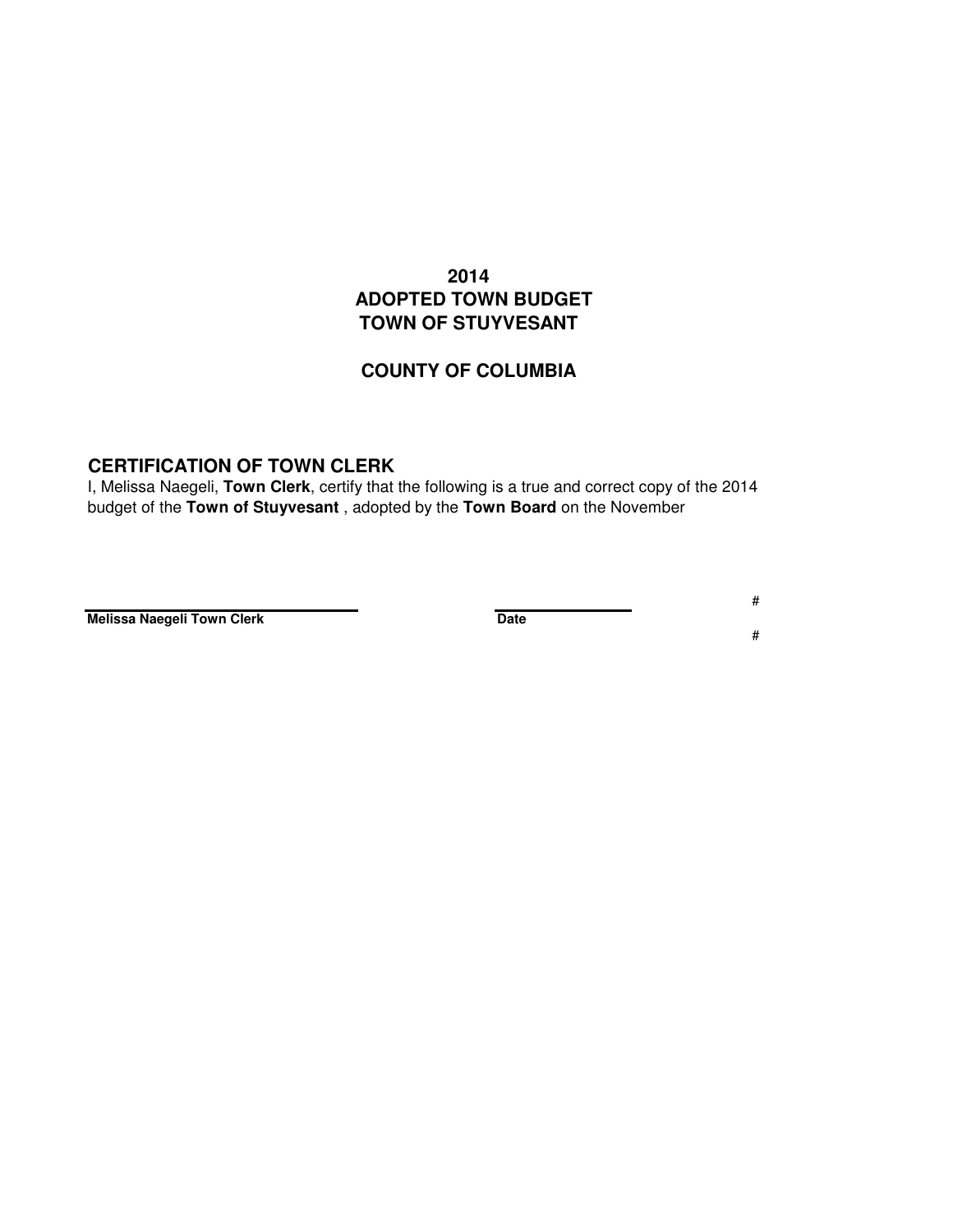|           |                           |                                |                 |                         | <b>APPROPRIATED</b> | 2014           | 2013         |
|-----------|---------------------------|--------------------------------|-----------------|-------------------------|---------------------|----------------|--------------|
|           |                           | <b>Appropriations</b>          | <b>REVENUES</b> |                         | <b>FUND BALANCE</b> | <b>TAXES</b>   | <b>TAXES</b> |
| A         | <b>GENERAL</b>            | 452,199.00                     | \$250,275.00    |                         | 50,000.00           | 151,924.00     | 117,411.00   |
| <b>DA</b> | <b>HIGHWAY</b>            | 410,068.00                     | 145,370.00      |                         | 20,000.00           | 244,698.00     | 280,245.00   |
|           | <b>TOTAL TOWN</b>         | \$862,267.00                   | \$395,645.00    | \$                      | 70,000.00           | 396,622.00     | 397,656.00   |
|           | <b>LIGHTING DISTRICTS</b> |                                |                 |                         |                     |                |              |
|           | <b>STUYVESANT</b>         | 9,000.00                       |                 |                         | 1,000.00            | 8,000.00       | 9,250.00     |
|           | <b>STUYVESANT FALLS</b>   | 9,200.00                       |                 |                         | 500.00              | 8,700.00       | 9,500.00     |
|           | <b>FIRE DISTRICTS</b>     |                                |                 |                         |                     | $\blacksquare$ |              |
|           | <b>STUYVESANT</b>         | 144,402.00                     |                 |                         |                     | 144,402.00     |              |
|           | <b>STUYVESANT FALLS</b>   | 62,480.00                      |                 |                         |                     | 62,480.00      |              |
|           | <b>LIBRARY</b>            | 25,000.00                      |                 |                         |                     | 25,000.00      |              |
|           |                           |                                |                 |                         |                     | $\blacksquare$ |              |
|           |                           |                                |                 |                         |                     |                |              |
|           |                           |                                |                 |                         |                     |                |              |
|           |                           |                                |                 |                         |                     |                |              |
|           | <b>GRAND TOTAL</b>        | 1,112,349.00<br>\$1,112,349.00 | \$395,645.00    | $\overline{\mathbf{s}}$ | 71,500.00           | \$645,204.00   |              |
|           |                           |                                |                 |                         |                     |                |              |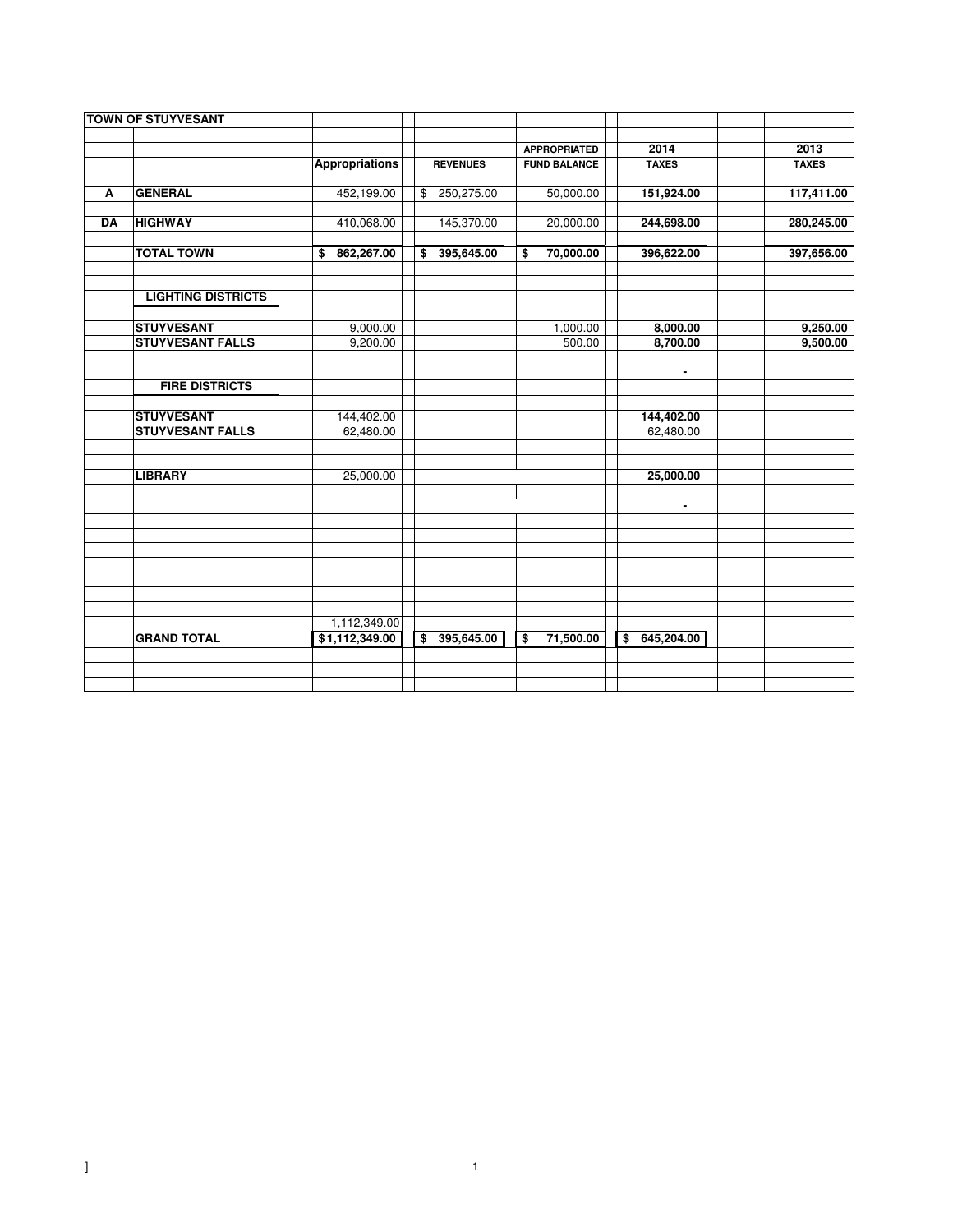| <b>TOWN OF STUYVESANT</b>                              |         |               |                | <b>GENERAL FUND APPROPRIATIONS</b> |                    |                |
|--------------------------------------------------------|---------|---------------|----------------|------------------------------------|--------------------|----------------|
|                                                        |         |               |                |                                    |                    |                |
|                                                        |         |               | <b>AMENDED</b> | <b>TENTATIVE</b>                   | <b>PRELIMINARY</b> | <b>ADOPTED</b> |
| <b>GENERAL GOV'T SUPPORT</b>                           |         | <b>ACTUAL</b> | <b>BUDGET</b>  | <b>BUDGET</b>                      | <b>BUDGET</b>      | <b>BUDGET</b>  |
|                                                        |         | 2012          | 2013           | 2014                               | 2014               | 2014           |
| <b>TOWN BOARD</b>                                      |         |               |                |                                    |                    |                |
| <b>Personal Service</b>                                | A1010.1 | 2,934.00      | 11,737.00      | 11,980.00                          | 11,980.00          |                |
| Contractual                                            | A1010.4 | 134.00        | 1,400.00       | 1,000.00                           | 1,000.00           |                |
|                                                        |         |               |                |                                    |                    |                |
| <b>TOTAL</b>                                           |         | 3,068.00      | 13,137.00      | 12,980.00                          | 12,980.00          | $\blacksquare$ |
|                                                        |         |               |                |                                    |                    |                |
| <b>TOWN JUSTICE</b>                                    |         |               |                |                                    |                    |                |
| <b>Personal Service</b>                                | A1110.1 | 16,480.00     | 16,480.00      | 16,810.00                          | 16,810.00          |                |
| Personal Service - Clerk                               | A1110.1 | 4,378.00      | 4,378.00       | 4,466.00                           | 4,466.00           |                |
| Contractual                                            | A1110.4 | 5,857.00      | 6,296.00       | 6,533.00                           | 6,533.00           |                |
|                                                        |         |               |                |                                    |                    |                |
| <b>TOTAL</b>                                           |         | 26,715.00     | 27,154.00      | 27,809.00                          | 27,809.00          | ۰              |
| <b>SUPERVISOR</b>                                      |         |               |                |                                    |                    |                |
| <b>Personal Service</b>                                | A1220.1 | 7,388.00      | 7,388.00       | 7,535.00                           | 7,535.00           |                |
| Contractual                                            | A1220.4 | 372.00        | 1,000.00       | 1,000.00                           | 1,000.00           |                |
|                                                        |         |               |                |                                    |                    |                |
| <b>TOTAL</b>                                           |         | 7,760.00      | 8,388.00       | 8,535.00                           | 8,535.00           |                |
| <b>BOOKKEEPER</b>                                      |         |               |                |                                    |                    |                |
| <b>Personal Service</b>                                | A1320.4 | 10,794.00     | 10,794.00      | 11,000.00                          | 11,000.00          |                |
|                                                        |         |               |                |                                    |                    |                |
| <b>ASSESSORS</b>                                       |         |               |                |                                    |                    |                |
| <b>Personal Service</b>                                | A1355.1 | 16,524.00     | 16,524.00      | 16,855.00                          | 16,855.00          |                |
| <b>Personal Service</b>                                | A1355.1 | 3,000.00      | 3,000.00       | 3,200.00                           | 3,060.00           |                |
| Contractual                                            | A1355.4 | 2,412.00      | 2,500.00       | 2,500.00                           | 2,500.00           |                |
|                                                        |         |               |                |                                    |                    |                |
| <b>TOTAL</b>                                           |         | 21,936.00     | 22,024.00      | 22,555.00                          | 22,415.00          | ۰              |
|                                                        |         |               |                |                                    |                    |                |
|                                                        |         |               |                |                                    |                    |                |
|                                                        |         |               |                |                                    |                    |                |
| <b>TOWN CLERK-COLLECTOR</b><br><b>Personal Service</b> |         |               |                |                                    |                    |                |
|                                                        | A1410.1 | 22,729.00     | 22,729.00      | 23,183.00                          | 23,183.00          |                |
| Contractual                                            | A1410.4 | 6,482.00      | 7,590.00       | 8,300.00                           | 8,300.00           |                |
| <b>TOTAL</b>                                           |         | 29,211.00     | 30,319.00      | 31,483.00                          | 31,483.00          | $\blacksquare$ |
|                                                        |         |               |                |                                    |                    |                |
|                                                        |         |               |                |                                    |                    |                |
|                                                        |         |               |                |                                    |                    |                |
|                                                        |         |               |                |                                    |                    |                |
|                                                        |         |               |                |                                    |                    |                |
|                                                        |         |               |                |                                    |                    |                |
|                                                        |         |               |                |                                    |                    |                |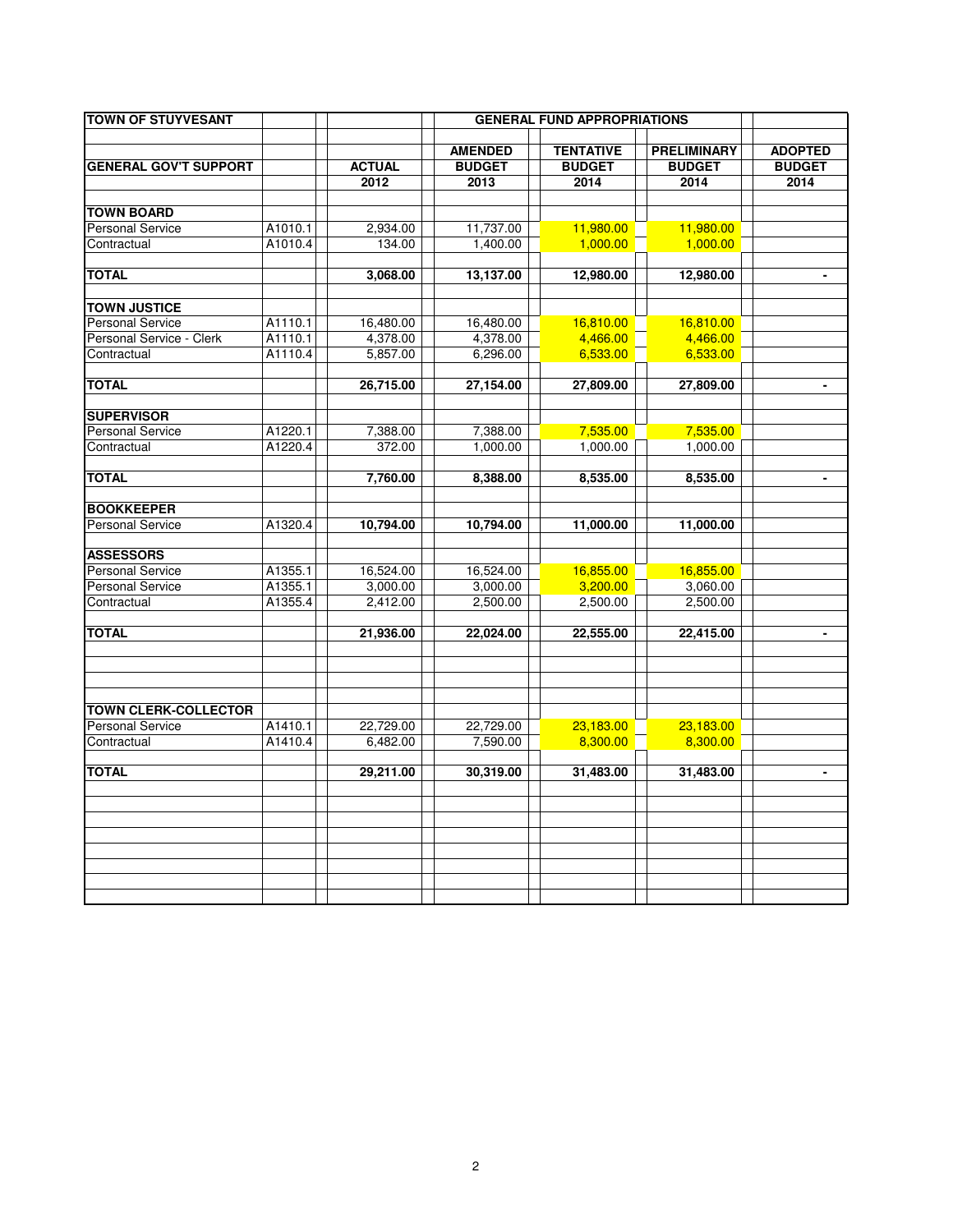| <b>TOWN OF STUYVESANT</b>   |         |                       |                                         | <b>GENERAL FUND APPROPRIATIONS</b>        |                                             |                                         |
|-----------------------------|---------|-----------------------|-----------------------------------------|-------------------------------------------|---------------------------------------------|-----------------------------------------|
| <b>GENERAL GOVT SUPPORT</b> |         | <b>ACTUAL</b><br>2012 | <b>AMENDED</b><br><b>BUDGET</b><br>2013 | <b>TENTATIVE</b><br><b>BUDGET</b><br>2014 | <b>PRELIMINARY</b><br><b>BUDGET</b><br>2014 | <b>ADOPTED</b><br><b>BUDGET</b><br>2014 |
| <b>ATTORNEY</b>             | A1420.4 | 33,955.00             | 28,000.00                               | 28,000.00                                 | 28,000.00                                   |                                         |
| <b>ENGINEER</b>             | A1440.4 | 382.00                | 1,000.00                                | 3,000.00                                  | 3,000.00                                    |                                         |
| <b>BUILDINGS</b>            |         |                       |                                         |                                           |                                             |                                         |
| <b>Personal Service</b>     | A1620.1 | 4,397.00              | 5,000.00                                | 5,000.00                                  | 5,000.00                                    |                                         |
| Contractual                 | A1620.4 | 16,439.00             | 23,000.00                               | 20,000.00                                 | 20,000.00                                   |                                         |
| <b>TOTAL</b>                |         | 20,836.00             | 28,000.00                               | 25,000.00                                 | 25,000.00                                   |                                         |
| <b>SPECIAL ITEMS</b>        |         |                       |                                         |                                           |                                             |                                         |
| Unallocated Ins             | A1910.1 | 17,990.00             | 21,000.00                               | 20,000.00                                 | 20.000.00                                   |                                         |
| <b>Municipal Dues</b>       | A1920.2 | 600.00                | 800.00                                  | 800.00                                    | 800.00                                      |                                         |
| Contingent                  | A1990.4 |                       | 7,500.00                                | 7,500.00                                  | 7,500.00                                    |                                         |
| <b>TOTAL</b>                |         | 18,590.00             | 29,300.00                               | 28,300.00                                 | 28,300.00                                   |                                         |
| <b>TOTAL GENERAL GOVT</b>   |         | \$<br>173,247.00      | 198,116.00<br>\$                        | 198,662.00<br>\$                          | 198,522.00<br>\$                            | \$                                      |
| <b>PUBLIC SAFETY</b>        |         |                       |                                         |                                           |                                             |                                         |
| <b>TRAFFIC CONTROL</b>      |         |                       |                                         |                                           |                                             |                                         |
| Contractual                 | A3010.4 | 1.470.00              | 1.200.00                                | 1.200.00                                  | 1.200.00                                    |                                         |
| <b>ANIMAL CONTROL</b>       |         |                       |                                         |                                           |                                             |                                         |
| <b>Personal Service</b>     | A3510.1 | 3,500.00              | 3,500.00                                | 3,500.00                                  | 3,500.00                                    |                                         |
| Contractual                 | A3510.4 | 1,065.00              | 1,000.00                                | 1,000.00                                  | 1,000.00                                    |                                         |
| <b>TOTAL</b>                |         | 4,565.00              | 4,500.00                                | 4,500.00                                  | 4,500.00                                    | -                                       |
| <b>SAFETY INSPECT</b>       |         |                       |                                         |                                           |                                             |                                         |
| <b>Bldg Inspector</b>       | A3620.1 | 13,325.00             | 13,325.00                               | 13,590.00                                 | 13.590.00                                   |                                         |
| Contractual                 | A3620.4 | 907.00                | 1,000.00                                | 1,000.00                                  | 1,000.00                                    |                                         |
| <b>TOTAL</b>                |         | 14,232.00             | 14,325.00                               | 14,590.00                                 | 14,590.00                                   | $\blacksquare$                          |
| <b>TOTAL PUBLIC SAFETY</b>  |         | \$<br>20,267.00       | \$<br>20,025.00                         | \$<br>20,290.00                           | \$<br>20,290.00                             | \$<br>$\frac{1}{2}$                     |
|                             |         |                       |                                         |                                           |                                             |                                         |
|                             |         |                       |                                         |                                           |                                             |                                         |
|                             |         |                       |                                         |                                           |                                             |                                         |
|                             |         |                       |                                         |                                           |                                             |                                         |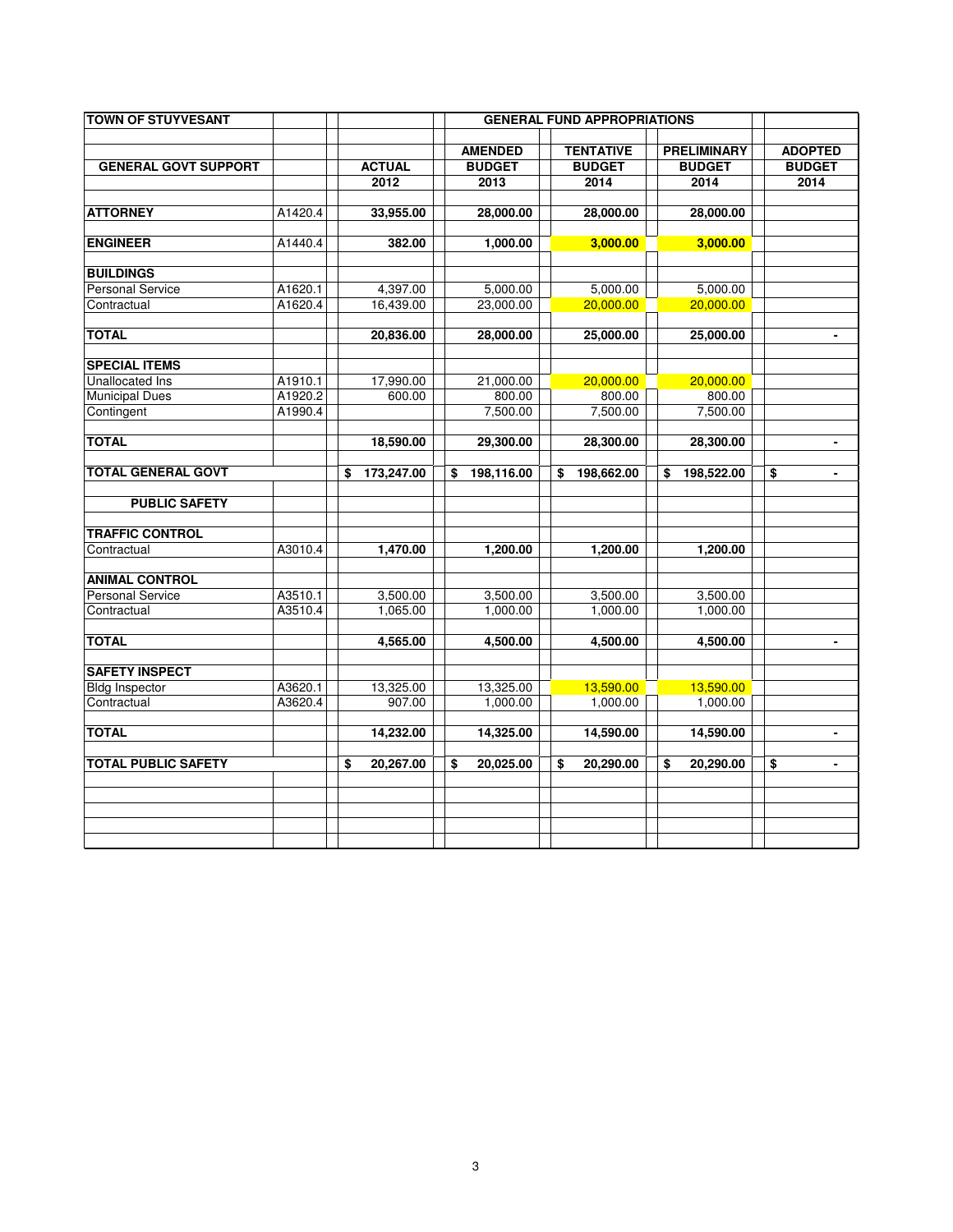| <b>TOWN OF STUYVESANT</b>                                    |         |                  |                 | <b>GENERAL FUND APPROPRIATIONS</b> |                    |                                    |
|--------------------------------------------------------------|---------|------------------|-----------------|------------------------------------|--------------------|------------------------------------|
|                                                              |         |                  |                 |                                    |                    |                                    |
|                                                              |         |                  | <b>AMENDED</b>  | <b>TENTATIVE</b>                   | <b>PRELIMINARY</b> | <b>ADOPTED</b>                     |
|                                                              |         | <b>ACTUAL</b>    | <b>BUDGET</b>   | <b>BUDGET</b>                      | <b>BUDGET</b>      | <b>BUDGET</b>                      |
|                                                              |         | 2012             | 2013            | 2014                               | 2014               | 2014                               |
|                                                              |         |                  |                 |                                    |                    |                                    |
| <b>TRANSPORTATION</b>                                        |         |                  |                 |                                    |                    |                                    |
|                                                              |         |                  |                 |                                    |                    |                                    |
| <b>HIGHWAY SUPT</b>                                          |         |                  |                 |                                    |                    |                                    |
| <b>Personal Service</b>                                      | A5010.1 | 53,465.00        | 53,465.00       | 55,069.00                          | 55,069.00          |                                    |
| Contractual                                                  | A5010.4 | 1,357.00         | 1,200.00        | 1,200.00                           | 1,200.00           |                                    |
|                                                              |         |                  |                 |                                    |                    |                                    |
| <b>TOTAL</b>                                                 |         | 54,822.00        | 54,665.00       | 56,269.00                          | 56,269.00          |                                    |
| <b>GARAGE</b>                                                |         |                  |                 |                                    |                    |                                    |
| Capital Expenditure                                          | A5132.2 | 49,192.00        |                 |                                    |                    |                                    |
| Contractual                                                  | A5132.4 | 17,537.00        | 12,000.00       | 12,000.00                          | 12,000.00          |                                    |
|                                                              |         |                  |                 |                                    |                    |                                    |
| <b>TOTAL</b>                                                 |         | 66,729.00        | 12,000.00       | 12,000.00                          | 12,000.00          | -                                  |
|                                                              |         |                  |                 |                                    |                    |                                    |
|                                                              |         | $\blacksquare$   |                 |                                    |                    |                                    |
|                                                              |         |                  |                 |                                    |                    |                                    |
| <b>TOTAL TRANSPORTATION</b>                                  |         | \$<br>121,551.00 | \$<br>66,665.00 | \$<br>68,269.00                    | \$<br>68,269.00    | \$<br>$\overline{\phantom{a}}$     |
|                                                              |         |                  |                 |                                    |                    |                                    |
|                                                              |         |                  |                 |                                    |                    |                                    |
| <b>ECONOMIC ASSISTANCE</b>                                   |         |                  |                 |                                    |                    |                                    |
| <b>&amp; OPPORTUNITY</b>                                     |         |                  |                 |                                    |                    |                                    |
|                                                              |         |                  |                 |                                    |                    |                                    |
|                                                              |         |                  |                 |                                    |                    |                                    |
| <b>MEALS ON WHEELS</b>                                       | A6410.4 |                  | 600.00          | 600.00                             | 3,000.00           |                                    |
|                                                              |         |                  |                 |                                    |                    |                                    |
| <b>VETERANS SERVICE</b>                                      | A6510.4 | 1,200.00         | 1,200.00        | 1,200.00                           | 1,200.00           |                                    |
|                                                              |         |                  |                 |                                    |                    |                                    |
| <b>AGED PROGRAMS</b>                                         | A6772.4 | 2,998.00         | 2,500.00        | 2,650.00                           | 2,650.00           |                                    |
|                                                              |         |                  |                 |                                    |                    |                                    |
|                                                              |         |                  |                 |                                    |                    |                                    |
| <b>TOTAL ECONOMIC</b><br><b>ASSISTANCE &amp; OPPORTUNITY</b> |         | \$<br>4,198.00   | \$<br>4,300.00  | \$<br>4,450.00                     | \$<br>6,850.00     | \$<br>$\qquad \qquad \blacksquare$ |
|                                                              |         |                  |                 |                                    |                    |                                    |
|                                                              |         |                  |                 |                                    |                    |                                    |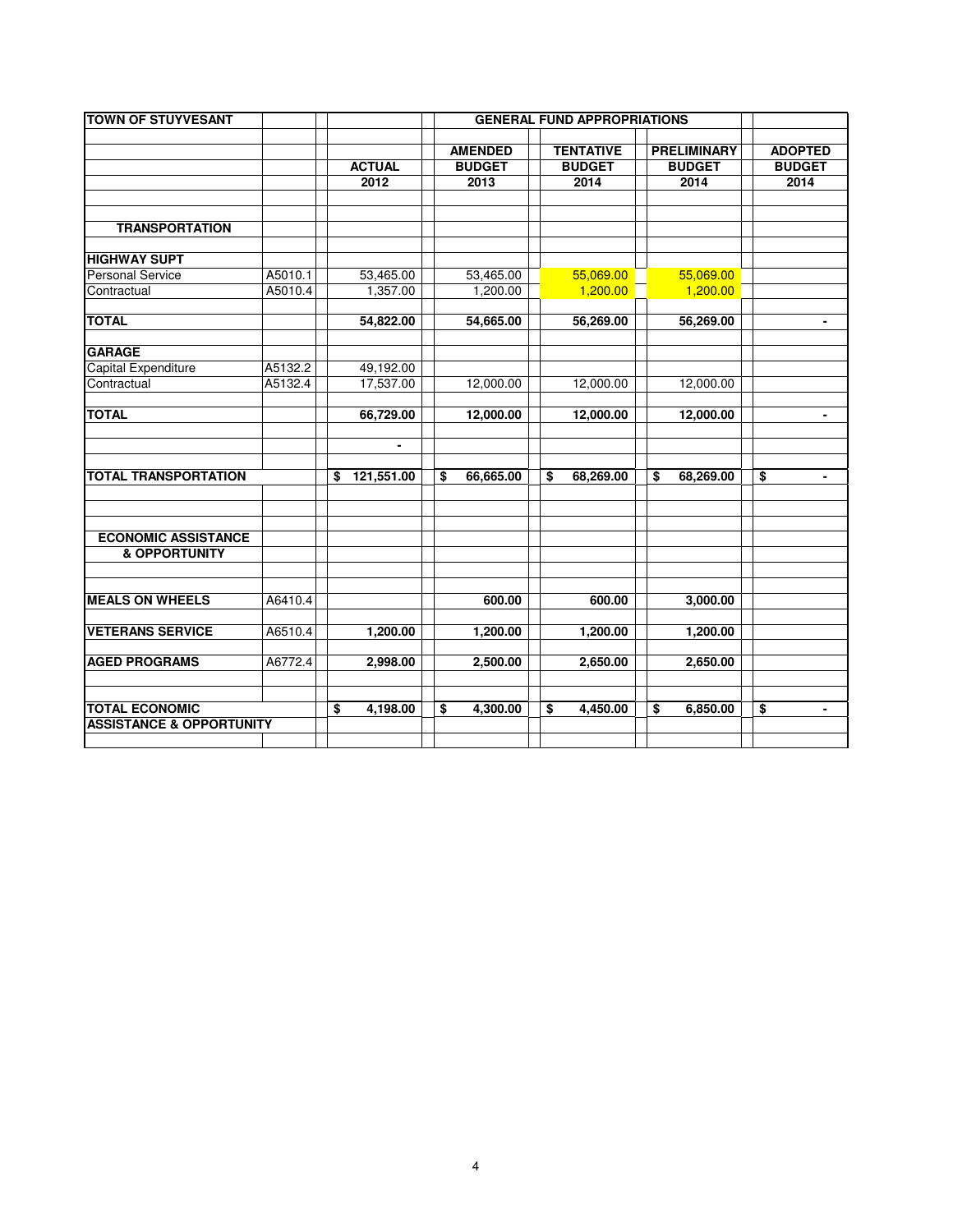| <b>TOWN OF STUYVESANT</b>              |          |                 |                                 | <b>GENERAL FUND APPROPRIATIONS</b> |                                     |                                 |
|----------------------------------------|----------|-----------------|---------------------------------|------------------------------------|-------------------------------------|---------------------------------|
|                                        |          | <b>ACTUAL</b>   | <b>AMENDED</b><br><b>BUDGET</b> | <b>TENTATIVE</b><br><b>BUDGET</b>  | <b>PRELIMINARY</b><br><b>BUDGET</b> | <b>ADOPTED</b><br><b>BUDGET</b> |
| <b>CULTURE &amp; RECREATION</b>        |          | 2012            | 2013                            | 2014                               | 2014                                | 2014                            |
|                                        |          |                 |                                 |                                    |                                     |                                 |
| <b>PARKS</b>                           | A7110.1  | 4,703.00        | 5,200.00                        | 5,200.00                           | 5,200.00                            |                                 |
| <b>Personal Service</b><br>Contractual | A7110.4  | 2,240.00        | 3,000.00                        | 3,000.00                           | 3,000.00                            |                                 |
|                                        |          |                 |                                 |                                    |                                     |                                 |
| <b>TOTAL PARKS</b>                     |          | 6,943.00        | 8,200.00                        | 8,200.00                           | 8,200.00                            | $\overline{a}$                  |
|                                        |          |                 |                                 |                                    |                                     |                                 |
| YOUTH PROGRAMS                         | A7310.4  | 4,275.00        | 5,000.00                        | 5,000.00                           | 5,000.00                            |                                 |
| <b>HISTORIAN</b>                       | A7510.1  | 60.00           | 500.00                          | 500.00                             | 500.00                              |                                 |
| <b>CELEBRATIONS</b>                    | A7550.4  | 3,016.00        |                                 |                                    |                                     |                                 |
| <b>TOTAL CULTURAL &amp; REC</b>        |          |                 |                                 |                                    |                                     |                                 |
|                                        |          | \$<br>14,294.00 | \$<br>13,700.00                 | 13,700.00<br>\$                    | \$<br>13,700.00                     | \$<br>$\blacksquare$            |
|                                        |          |                 |                                 |                                    |                                     |                                 |
| <b>HOME &amp; COMM SERVICES</b>        |          |                 |                                 |                                    |                                     |                                 |
| <b>ZONING</b>                          |          |                 |                                 |                                    |                                     |                                 |
| <b>Personal Service</b>                | A8010.10 | 5,136.00        | 8,236.00                        | 8,400.00                           | 8,400.00                            |                                 |
| Personal Service - Clerk               | A8010.11 | 1.470.00        | 1.470.00                        | 1,500.00                           | 1,500.00                            |                                 |
| Personal Service - Board               | A8010.12 | 3,100.00        | 3,100.00                        | 3,100.00                           | 3,100.00                            |                                 |
| Contractual                            | A8010.4  | 32,236.00       | 1,000.00                        | 1,000.00                           | 1,000.00                            |                                 |
| <b>TOTAL</b>                           |          | 41,942.00       | 13,806.00                       | 14,000.00                          | 14,000.00                           | $\blacksquare$                  |
| <b>PLANNING</b>                        |          |                 |                                 |                                    |                                     |                                 |
| Personal Service - Clerk               | A8020.11 | 1,470.00        | 1,470.00                        | 1,500.00                           | 1,500.00                            |                                 |
| Personal Service - Board               | A8020.12 |                 | 3,100.00                        | 3,100.00                           | 3,100.00                            |                                 |
| Contractual                            | A8020.40 | 44,462.00       | 1,000.00                        | 1,000.00                           | 1,000.00                            |                                 |
|                                        |          |                 |                                 |                                    |                                     |                                 |
| <b>TOTAL</b>                           |          | 45,932.00       | 5,570.00                        | 5,600.00                           | 5,600.00                            | $\blacksquare$                  |
| <b>REFUSE AND GARBAGE</b>              |          |                 |                                 |                                    |                                     |                                 |
| <b>Personal Service</b>                | A8160.1  | 941.00          | 1,000.00                        | 1,500.00                           | 1,500.00                            |                                 |
| Contractual                            | A8160.4  | 3,684.00        | 3,500.00                        | 3,500.00                           | 3,500.00                            |                                 |
| <b>TOTAL</b>                           |          | 4,625.00        | 4,500.00                        | 5,000.00                           | 5,000.00                            | $\mathbf{r}$                    |
| <b>CEMETERY</b>                        |          |                 |                                 |                                    |                                     |                                 |
| <b>Personal Service</b>                |          | 2,220.00        | 2,100.00                        | 2,500.00                           | 2,500.00                            |                                 |
| Contractual                            |          | 84.00           | 900.00                          | 900.00                             | 900.00                              |                                 |
| <b>TOTAL</b>                           |          | 2.304.00        | 3.000.00                        | 3.400.00                           | 3.400.00                            | $\blacksquare$                  |
|                                        |          |                 |                                 |                                    |                                     |                                 |
| <b>TOTAL HOME AND</b>                  |          |                 |                                 |                                    |                                     |                                 |
| <b>COMMUNITY SERVICES</b>              |          | \$<br>94,803.00 | \$<br>26,876.00                 | \$<br>28,000.00                    | \$<br>28,000.00                     | \$                              |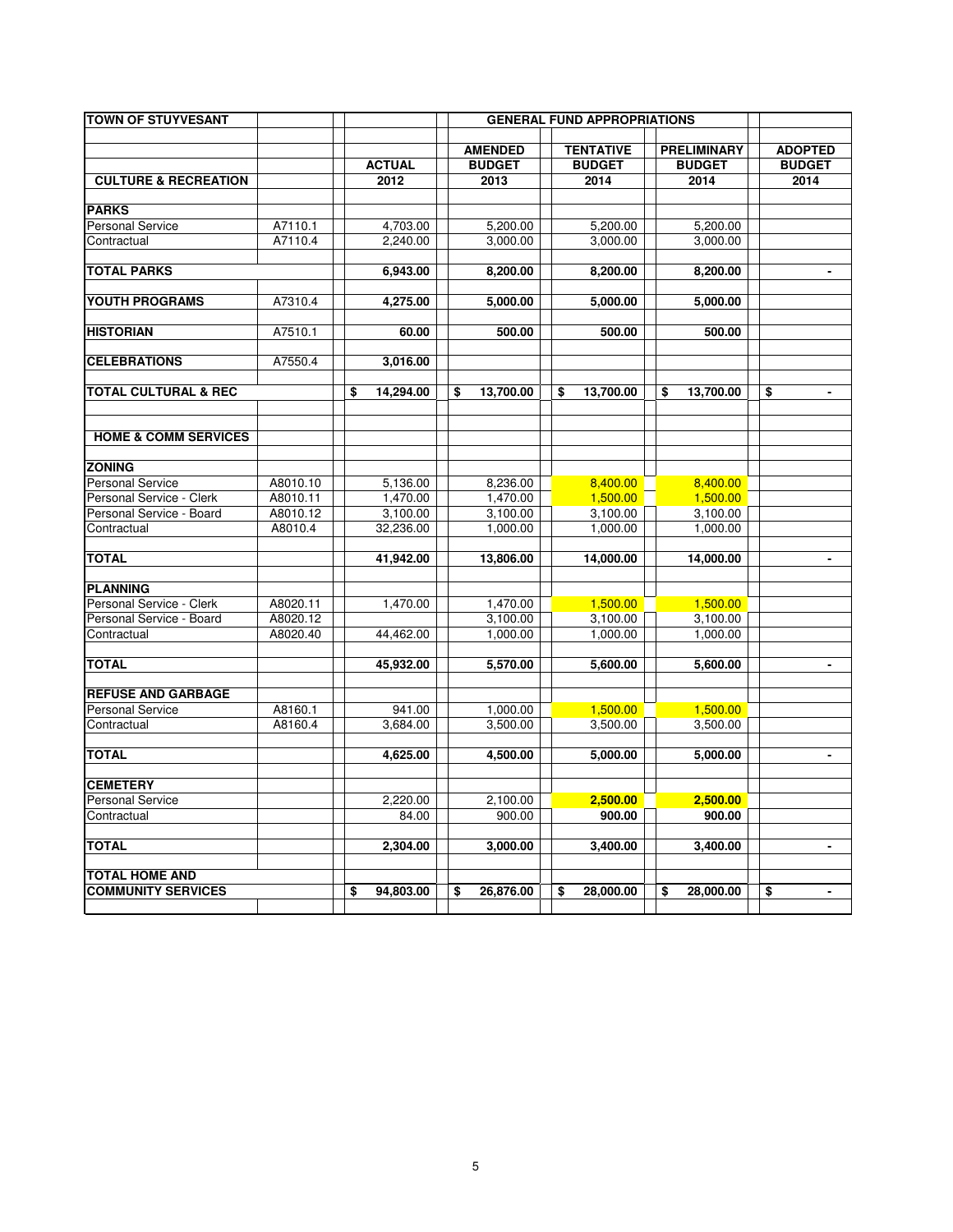| <b>TOWN OF STUYVESANT</b>   |         |                  |                                 | <b>GENERAL FUND APPROPRIATIONS</b> |                                     |                                 |
|-----------------------------|---------|------------------|---------------------------------|------------------------------------|-------------------------------------|---------------------------------|
|                             |         | <b>ACTUAL</b>    | <b>AMENDED</b><br><b>BUDGET</b> | <b>TENTATIVE</b><br><b>BUDGET</b>  | <b>PRELIMINARY</b><br><b>BUDGET</b> | <b>ADOPTED</b><br><b>BUDGET</b> |
|                             |         | 2012             | 2013                            | 2014                               | 2014                                | 2014                            |
| <b>UNDISTRIBUTED</b>        |         |                  |                                 |                                    |                                     |                                 |
| Retirement                  | A9010.8 | 20,411.00        | 22,629.00                       | 22,523.00                          | 22,523.00                           |                                 |
| Social Security             | A9030.8 | 13,617.00        | 15,000.00                       | 15,000.00                          | 15,000.00                           |                                 |
| <b>Disability</b>           | A9050.8 | 104.00           | 125.00                          | 125.00                             | 125.00                              |                                 |
| Hospitalization             | A9060.8 | 18,953.00        | 14,500.00                       | 14,000.00                          | 14,000.00                           |                                 |
| <b>TOTAL UNDISTRIBUTED</b>  |         | \$<br>53,085.00  | \$<br>52,254.00                 | \$<br>51,648.00                    | \$<br>51,648.00                     | \$<br>٠                         |
| <b>DEBT SERVICES</b>        |         |                  |                                 |                                    |                                     |                                 |
| Bond - Principal            | A9710.6 | 10,000.00        | 40,000.00                       | 40,532.00                          | 40,532.00                           |                                 |
| Bond - Interest             | A9710.7 | 490.00           | 35,000.00                       | 24,388.00                          | 24,388.00                           |                                 |
| <b>BAN</b> - Interest       | A9730.7 | 10,553.00        |                                 |                                    |                                     |                                 |
| <b>Total</b>                |         | \$<br>21,043.00  | \$<br>75,000.00                 | \$<br>64,920.00                    | \$<br>64,920.00                     | \$<br>$\blacksquare$            |
| <b>TOTAL APPROPRIATIONS</b> |         | \$<br>502,488.00 | \$<br>456,936.00                | \$<br>449,939.00                   | \$<br>452,199.00                    | \$<br>٠                         |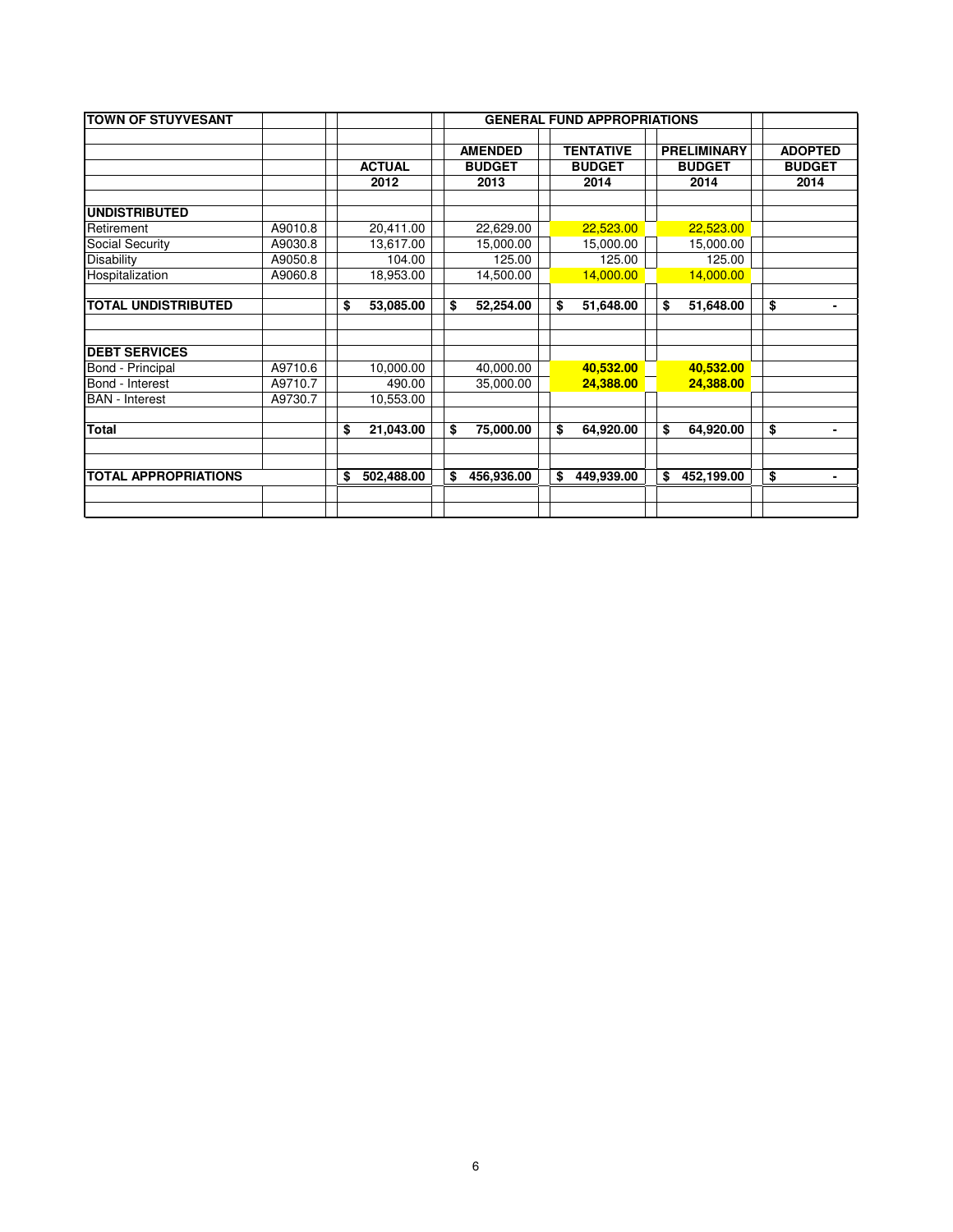| <b>TOWN OF STUYVESANT</b>       |       |               |                                 | <b>GENERAL FUND REVENUES &amp; FUND BALANCE</b> |                                     |                                 |
|---------------------------------|-------|---------------|---------------------------------|-------------------------------------------------|-------------------------------------|---------------------------------|
|                                 |       |               |                                 |                                                 |                                     |                                 |
|                                 |       | <b>ACTUAL</b> | <b>AMENDED</b><br><b>BUDGET</b> | <b>TENTATIVE</b><br><b>BUDGET</b>               | <b>PRELIMINARY</b><br><b>BUDGET</b> | <b>ADOPTED</b><br><b>BUDGET</b> |
|                                 |       | 2012          | 2013                            | 2014                                            | 2014                                | 2014                            |
| <b>REVENUES</b>                 |       |               |                                 |                                                 |                                     |                                 |
|                                 |       |               |                                 |                                                 |                                     |                                 |
| <b>Property Taxes</b>           | A1001 | 143,319.00    | 117,411.00                      |                                                 |                                     |                                 |
| Paid in Lieu of Taxes           | A1081 | 1,710.00      | 2,000.00                        | 2,000.00                                        | 2,000.00                            |                                 |
| Interest & Penalties            | A1090 | 3,816.00      | 3,200.00                        | 3,200.00                                        | 3,200.00                            |                                 |
| Sales Tax                       | A1120 | 187,070.00    | 160,000.00                      | 160,000.00                                      | 160,000.00                          |                                 |
| <b>Franchise Fees</b>           | A1170 | 8,097.00      | 4,800.00                        | 15,800.00                                       | 15,800.00                           |                                 |
| <b>DEPARTMENTAL</b>             |       |               |                                 |                                                 |                                     |                                 |
| <b>Clerk Fees</b>               | A1255 | 2,641.00      | 1,000.00                        | 1,000.00                                        | 1,000.00                            |                                 |
| <b>Cemetery Dividends</b>       | A2191 | 145.00        | 125.00                          | 125.00                                          | 125.00                              |                                 |
| <b>Zoning Fees</b>              | A2110 | 500.00        | 500.00                          | 500.00                                          | 500.00                              |                                 |
| <b>Planning Fees</b>            | A2115 | 490.00        | 750.00                          | 500.00                                          | 500.00                              |                                 |
| <b>Local Municipal Aid</b>      | A2389 | 11,688.00     | 11,500.00                       | 11,500.00                                       | 11,500.00                           |                                 |
| <b>USE OF MONEY</b>             |       |               |                                 |                                                 |                                     |                                 |
| Interest                        | A2401 | 808.00        | 1,000.00                        | 1,000.00                                        | 1,000.00                            |                                 |
| Rent of Real Property           | A2410 |               |                                 |                                                 |                                     |                                 |
| <b>LICENSES</b>                 |       |               |                                 |                                                 |                                     |                                 |
| Dog License                     | A2544 | 599.00        | 350.00                          | 350.00                                          | 350.00                              |                                 |
| <b>Building Permits</b>         | A2555 | 5,165.00      | 3,500.00                        | 3,500.00                                        | 3,500.00                            |                                 |
| Permits, other                  | A2590 | 100.00        |                                 |                                                 |                                     |                                 |
| <b>FINES</b>                    |       |               |                                 |                                                 |                                     |                                 |
| Fines & Forfeitures             | A2610 | 2,955.00      | 2,800.00                        | 2,800.00                                        | 2,800.00                            |                                 |
| Dog Cases                       | A2611 |               |                                 |                                                 |                                     |                                 |
| <b>SALES OF PROP</b>            |       |               |                                 |                                                 |                                     |                                 |
| Sale of Scrap                   | A2555 | 709.00        |                                 |                                                 |                                     |                                 |
| <b>Minor Sales</b>              | A2655 |               | 1,000.00                        | 1,000.00                                        | 1,000.00                            |                                 |
| Sales of Equipment              | A2665 |               |                                 |                                                 |                                     |                                 |
| <b>MISCELLANEOUS</b>            |       |               |                                 |                                                 |                                     |                                 |
| <b>Insurance Recovery</b>       | A2680 | 1,038.00      |                                 |                                                 |                                     |                                 |
| Refunds                         | A2701 | 49,600.00     |                                 |                                                 |                                     |                                 |
| Gifts & Donations               | A2705 | 2,675.00      | 2,000.00                        | 2,000.00                                        | 2,000.00                            |                                 |
| Miscellaneous                   | A2770 | 1,307.00      |                                 |                                                 |                                     |                                 |
| <b>STATE AID</b>                |       |               |                                 |                                                 |                                     |                                 |
| Per Capita                      | A3001 | 15,207.00     | 15,000.00                       | 15,000.00                                       | 15,000.00                           |                                 |
| Mortgage Tax                    | A3005 | 41,499.00     | 30,000.00                       | 30,000.00                                       | 30,000.00                           |                                 |
| Other                           | A3989 | 1,073.00      |                                 |                                                 |                                     |                                 |
| <b>FEDERAL AID</b>              |       |               |                                 |                                                 |                                     |                                 |
| <b>Emergency Management</b>     | A4960 |               |                                 |                                                 |                                     |                                 |
|                                 |       |               |                                 |                                                 |                                     |                                 |
| <b>TOTAL REVENUE</b>            |       | 482,211.00    | 356,936.00                      | 250,275.00                                      | 250,275.00                          | $\blacksquare$                  |
| <b>UNEXPENDED BALANCE</b>       |       |               | 100,000.00                      | 50,000.00                                       | 50,000.00                           |                                 |
|                                 |       |               |                                 |                                                 |                                     |                                 |
|                                 |       |               |                                 |                                                 |                                     |                                 |
| <b>TOTAL REV &amp; FUND BAL</b> |       | 482,211.00    | 456,936.00                      | 300,275.00                                      | 300,275.00                          | $\overline{\phantom{0}}$        |
|                                 |       |               |                                 |                                                 |                                     |                                 |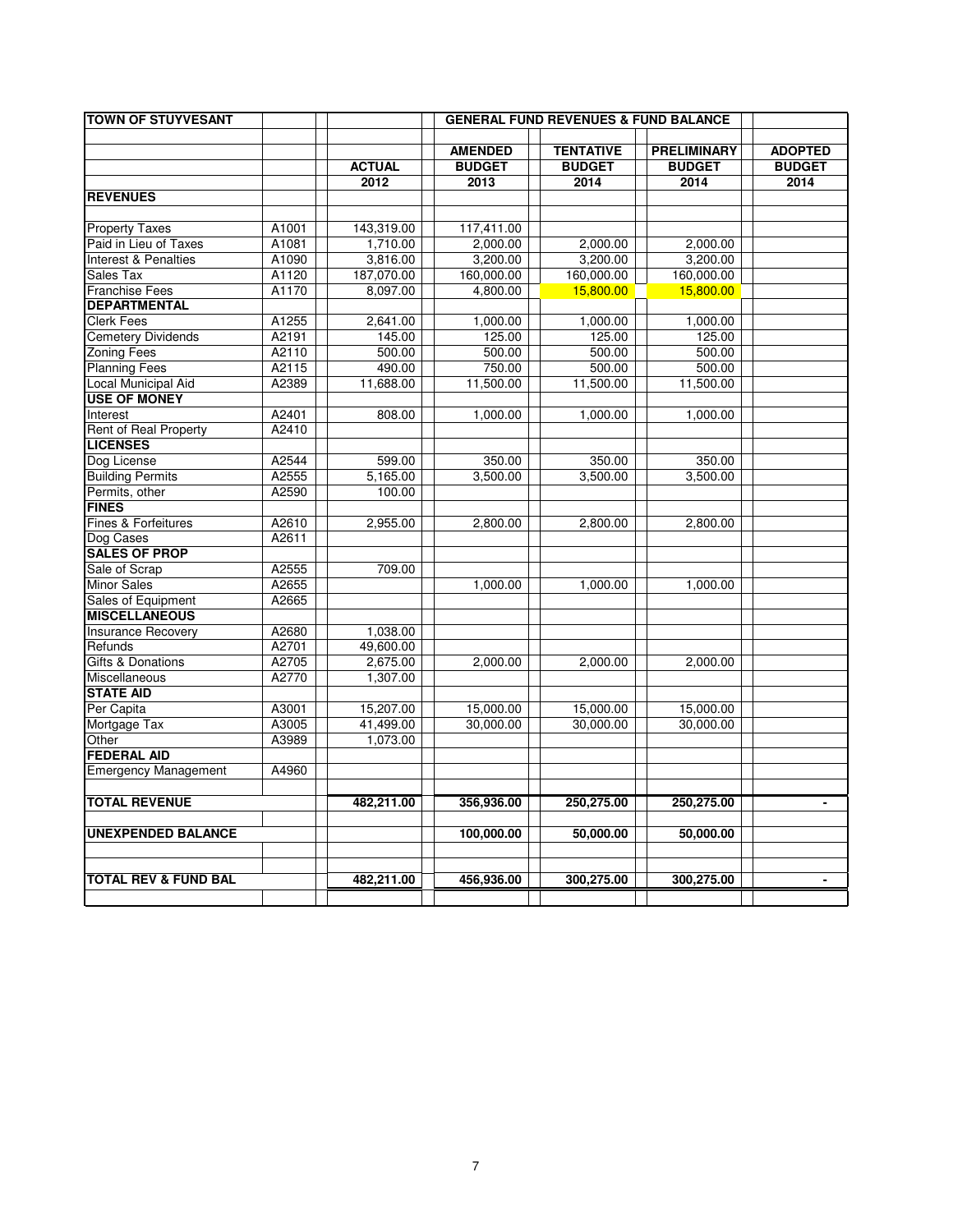| <b>TOWN OF STUYVESANT</b>   |          |                  |                                 | <b>HIGHWAY FUND APPROPRIATIONS</b> |                                     |                                 |
|-----------------------------|----------|------------------|---------------------------------|------------------------------------|-------------------------------------|---------------------------------|
|                             |          | <b>ACTUAL</b>    | <b>AMENDED</b><br><b>BUDGET</b> | <b>TENTATIVE</b><br><b>BUDGET</b>  | <b>PRELIMINARY</b><br><b>BUDGET</b> | <b>ADOPTED</b><br><b>BUDGET</b> |
| <b>APPROPRIATIONS</b>       |          | 2012             | 2013                            | 2014                               | 2014                                | 2014                            |
| <b>GENERAL REPAIRS</b>      |          |                  |                                 |                                    |                                     |                                 |
| <b>Personal Service</b>     | DA5110.1 | 112,096.00       | 111,581.00                      | 114,900.00                         | 114,900.00                          |                                 |
| Contractual                 | DA5110.4 | 117,323.00       | 156,736.00                      | 150,000.00                         | 150,000.00                          |                                 |
| <b>TOTAL</b>                |          | 229,419.00       | 268,317.00                      | 264,900.00                         | 264,900.00                          | $\blacksquare$                  |
| <b>IMPROVEMENTS</b>         |          |                  |                                 |                                    |                                     |                                 |
| Chips                       | DA5112.2 | 60,336.00        |                                 |                                    |                                     |                                 |
| Other                       | DA5112.4 |                  | 7,000.00                        | 7,000.00                           | 7,000.00                            |                                 |
|                             |          |                  |                                 |                                    |                                     |                                 |
| <b>TOTAL</b>                |          | 60,336.00        | 7,000.00                        | 7,000.00                           | 7,000.00                            | $\blacksquare$                  |
| <b>MACHINERY</b>            |          |                  |                                 |                                    |                                     |                                 |
| Equipment                   | DA5130.2 | 166,519.00       |                                 |                                    |                                     |                                 |
| Contracutal                 | DA5130.4 | 33,569.00        | 27,000.00                       | 28,000.00                          | 28,000.00                           |                                 |
| <b>TOTAL</b>                |          | 200,088.00       | 27,000.00                       | 28,000.00                          | 28,000.00                           | $\blacksquare$                  |
| <b>SNOW REMOVAL</b>         |          |                  |                                 |                                    |                                     |                                 |
| <b>Personal Service</b>     | DA5142.1 | 5,353.00         | 12,240.00                       | 12,600.00                          | 12,600.00                           |                                 |
| Contracutal                 | DA5142.4 | 21,790.00        | 30,000.00                       | 20,000.00                          | 20,000.00                           |                                 |
| <b>TOTAL</b>                |          | 27,143.00        | 42,240.00                       | 32,600.00                          | 32,600.00                           | $\qquad \qquad \blacksquare$    |
| <b>EMERGENCY MANAGEMENT</b> |          |                  |                                 |                                    |                                     |                                 |
| <b>Personal Service</b>     |          |                  |                                 |                                    |                                     |                                 |
| Contracutal                 |          |                  |                                 |                                    |                                     |                                 |
| <b>TOTAL</b>                |          | $\blacksquare$   | $\blacksquare$                  | $\blacksquare$                     | $\blacksquare$                      | $\blacksquare$                  |
| <b>EMPLOYEE BENEFITS</b>    |          |                  |                                 |                                    |                                     |                                 |
| Retirement                  | DA9010.8 | 23,960.00        | 21,742.00                       | 26,443.00                          | 26,443.00                           |                                 |
| Social Security             | DA9030.8 | 9,099.00         | 9,991.00                        | 9,000.00                           | 9,000.00                            |                                 |
| Disablitiy                  | DA9055.8 | 100.00           | 125.00                          | 125.00                             | 125.00                              |                                 |
| Hospitalization             | DA9060.8 | 60,424.00        | 48,000.00                       | 42,000.00                          | 42,000.00                           |                                 |
| Uniforms                    | DA9089.8 | 1,534.00         | 1,200.00                        |                                    |                                     |                                 |
| <b>TOTAL</b>                |          | 95,117.00        | 81,058.00                       | 77,568.00                          | 77,568.00                           | $\qquad \qquad \blacksquare$    |
| <b>TOTAL APPROPRIATIONS</b> |          | 612,103.00<br>\$ | \$<br>425,615.00                | 410.068.00<br>\$                   | 410.068.00<br>\$                    | \$<br>$\blacksquare$            |
|                             |          |                  |                                 |                                    |                                     |                                 |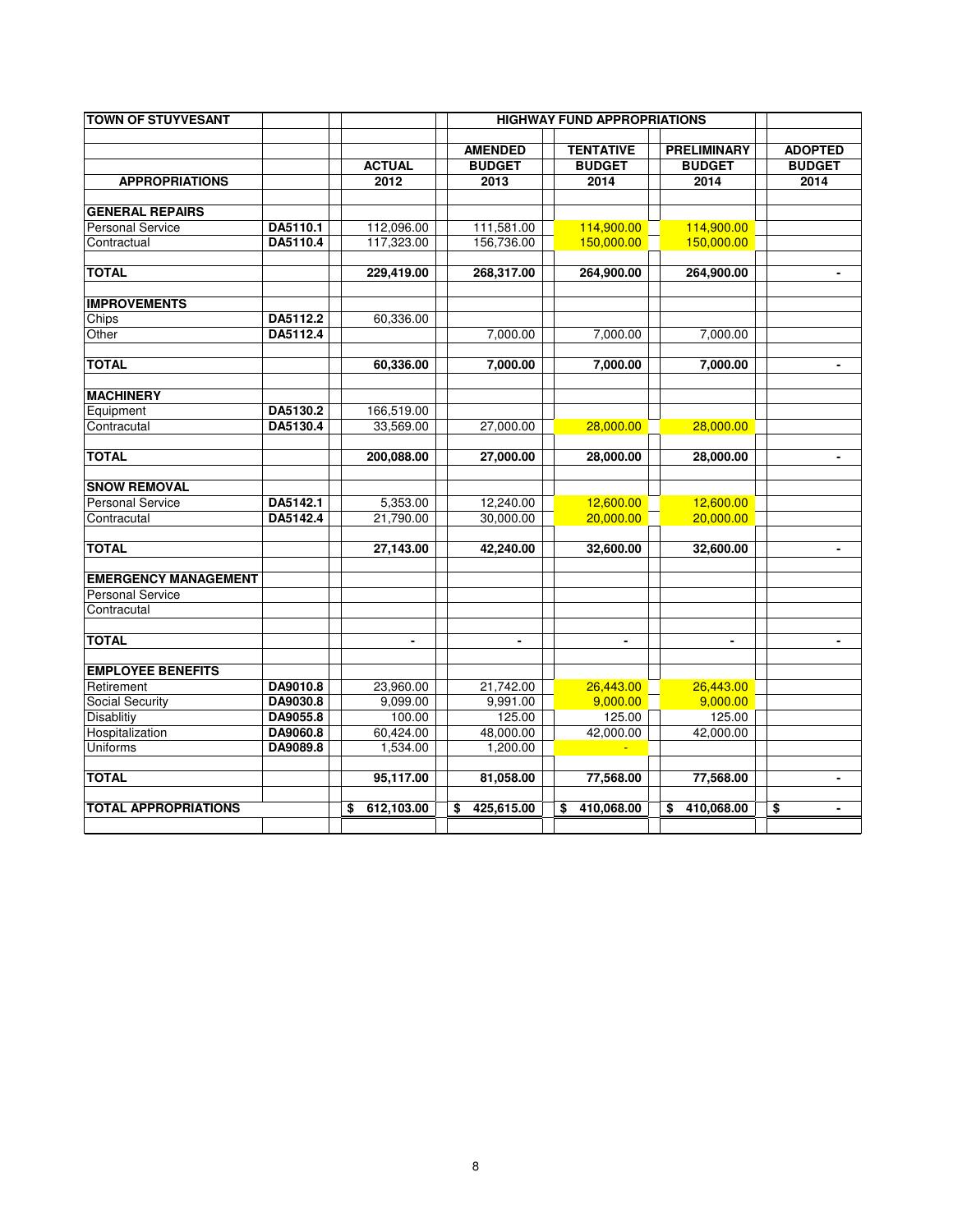| <b>TOWN OF STUYVESANT</b>               |          |                  |                  | <b>HIGHWAY FUND APPROPRIATIONS</b>              |                    |                      |
|-----------------------------------------|----------|------------------|------------------|-------------------------------------------------|--------------------|----------------------|
|                                         |          |                  | <b>AMENDED</b>   | <b>TENTATIVE</b>                                | <b>PRELIMINARY</b> | <b>ADOPTED</b>       |
|                                         |          | <b>ACTUAL</b>    | <b>BUDGET</b>    | <b>BUDGET</b>                                   | <b>BUDGET</b>      | <b>BUDGET</b>        |
| <b>APPROPRIATIONS</b>                   |          | 2012             | 2013             | 2014                                            | 2014               | 2014                 |
|                                         |          |                  |                  |                                                 |                    |                      |
| <b>DEPT SERVICE</b><br>Bond - Principal | DA9720.6 |                  |                  |                                                 |                    |                      |
| Bond - Interest                         | DA9720.7 |                  |                  |                                                 |                    |                      |
|                                         |          |                  |                  |                                                 |                    |                      |
| <b>TOTAL</b>                            |          |                  |                  |                                                 | $\blacksquare$     | $\blacksquare$       |
| <b>INTER TRANSFERS</b>                  |          |                  |                  |                                                 |                    |                      |
| <b>Capital Project</b>                  | DA9050.9 | $\blacksquare$   | $\blacksquare$   | $\blacksquare$                                  | $\blacksquare$     | $\blacksquare$       |
|                                         |          |                  |                  |                                                 |                    |                      |
| <b>TOTAL APPROPRIATIONS</b>             |          | 612,103.00<br>\$ | 425,615.00<br>\$ | 410.068.00<br>\$                                | \$<br>410,068.00   | \$<br>$\blacksquare$ |
|                                         |          |                  |                  |                                                 |                    |                      |
|                                         |          |                  |                  | <b>HIGHWAY FUND REVENUES &amp; FUND BALANCE</b> |                    |                      |
| <b>REVENUES</b>                         |          |                  |                  |                                                 |                    |                      |
| <b>Property Taxes</b>                   | DA1001   | 239,884.00       | 280,245.00       |                                                 |                    |                      |
| Sales Tax                               | DA1120   | 135,000.00       | 135,000.00       | 135,000.00                                      | 135,000.00         |                      |
| Service other Govt                      | DA2300   | 8,089.00         | 10,000.00        | 10,000.00                                       | 10,000.00          |                      |
| Interest                                | DA2401   | 370.00           | 370.00           | 370.00                                          | 370.00             |                      |
| <b>Equipment Rental</b>                 | DA2410   |                  |                  |                                                 |                    |                      |
| <b>Minor Sales</b>                      | DA2655   | 1.686.00         |                  |                                                 |                    |                      |
| Sale of Equpment                        | DA2655   | 40,700.00        |                  |                                                 |                    |                      |
| <b>Insurance Recovery</b>               | DA2680   | 7,521.00         |                  |                                                 |                    |                      |
| <b>Refund Prior Year Expense</b>        | DA2701   |                  |                  |                                                 |                    |                      |
| S/A - Chips                             | DA3501   | 53,335.00        |                  |                                                 |                    |                      |
| S/A - Sema                              | DA3960   | 21,810.00        |                  |                                                 |                    |                      |
| F/A - Fema                              | DA4960   | 13,452.00        |                  |                                                 |                    |                      |
| <b>Transfers</b>                        | DA5031   |                  |                  |                                                 |                    |                      |
| <b>TOTAL REVENUE</b>                    |          | 521,847.00<br>\$ | \$425,615.00     | 145,370.00<br>\$                                | \$<br>145,370.00   | \$<br>$\blacksquare$ |
| <b>UNEXPENDED BALANCE</b>               |          |                  |                  | \$20,000.00                                     | \$20,000.00        |                      |
|                                         |          |                  |                  |                                                 |                    |                      |
| <b>TOTAL REV &amp; FUND BAL</b>         |          | 521,847.00<br>\$ | 425,615.00<br>\$ | 165,370.00<br>\$                                | \$<br>165,370.00   | \$<br>$\blacksquare$ |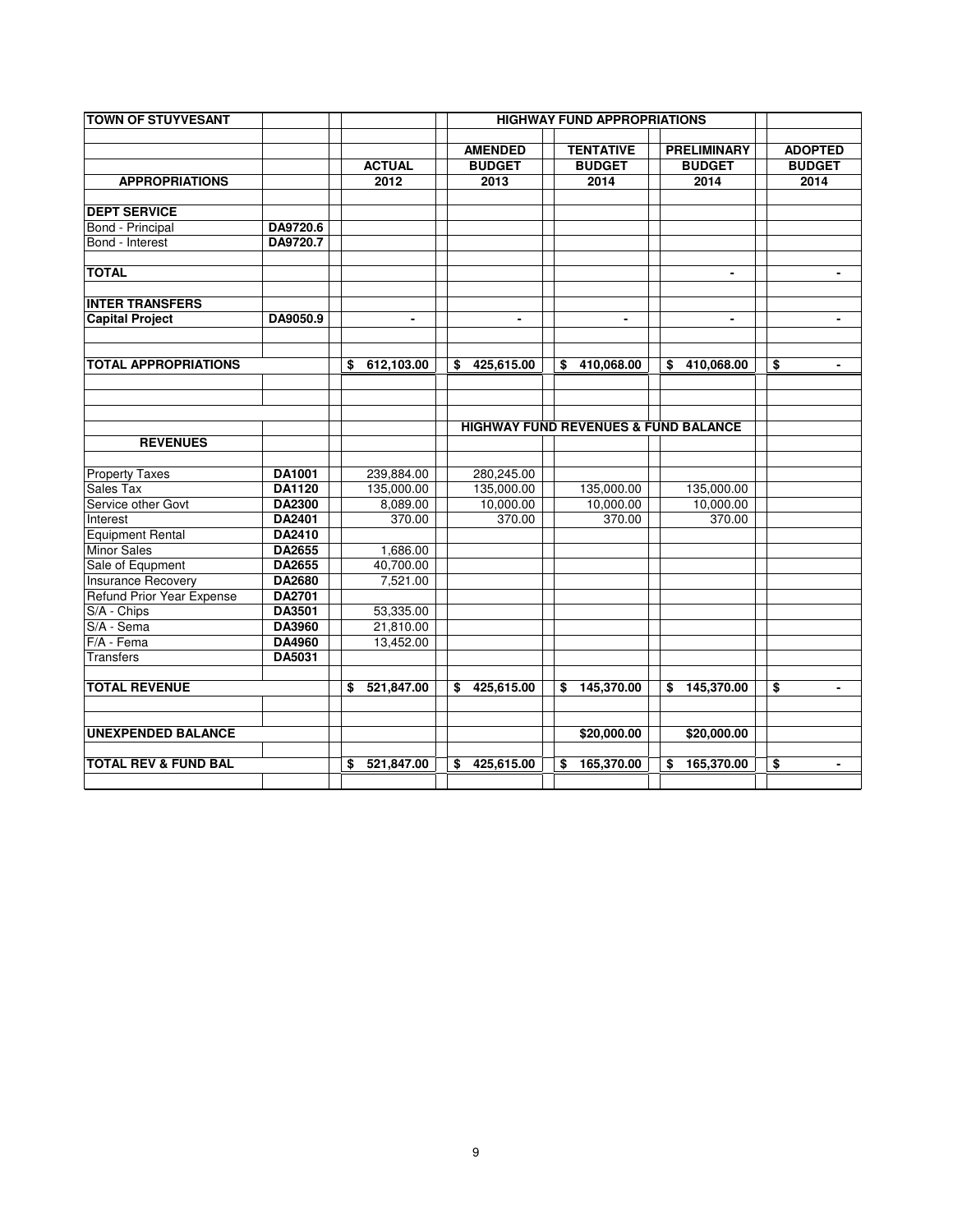| <b>TOWN OF STUYVESANT</b> |               |      |               |                                 | <b>STUYVESANT LIGHTING DISTRICT</b>          |                                     |                                 |
|---------------------------|---------------|------|---------------|---------------------------------|----------------------------------------------|-------------------------------------|---------------------------------|
|                           |               |      | <b>ACTUAL</b> | <b>AMENDED</b><br><b>BUDGET</b> | <b>TENTATIVE</b><br><b>BUDGET</b>            | <b>PRELIMINARY</b><br><b>BUDGET</b> | <b>ADOPTED</b><br><b>BUDGET</b> |
| <b>APPROPRIATIONS</b>     |               | 2012 |               | 2013                            | 2014                                         | 2014                                | 2014                            |
| <b>LIGHTING DISTRICT</b>  |               |      |               |                                 |                                              |                                     |                                 |
| Contractual               | SL5182.4      | \$   | 8,262.00      | \$<br>9,750.00                  | \$<br>9,000.00                               | \$<br>9,000.00                      |                                 |
|                           |               |      |               |                                 | <b>ESTIMATED REVENUES &amp; FUND BALANCE</b> |                                     |                                 |
| <b>REVENUES</b>           |               |      |               |                                 |                                              |                                     |                                 |
| <b>Property Taxes</b>     | <b>SL1001</b> |      | 9,250.00      | 9.250.00                        | 8.000.00                                     | 8,000.00                            |                                 |
| Interest                  | <b>SL2401</b> |      | 10.00         |                                 |                                              |                                     |                                 |
| <b>TOTAL</b>              |               |      | 9,260.00      | 9,250.00                        | 8,000.00                                     | 8,000.00                            | $\blacksquare$                  |
| <b>UNEXPENDED BALANCE</b> |               |      |               | 500.00                          | 1,000.00                                     | 1,000.00                            |                                 |
| <b>TOTAL</b>              |               | \$   | 9,260.00      | \$<br>9,750.00                  | \$<br>9,000.00                               | \$<br>9,000.00                      | \$                              |
|                           |               |      |               |                                 | STUYVESANT FALLS LIGHTING DISTRICT           |                                     |                                 |
|                           |               |      |               |                                 |                                              |                                     |                                 |
|                           |               |      | <b>ACTUAL</b> | <b>AMENDED</b><br><b>BUDGET</b> | <b>TENTATIVE</b><br><b>BUDGET</b>            | <b>PRELIMINARY</b><br><b>BUDGET</b> | <b>ADOPTED</b><br><b>BUDGET</b> |
| <b>APPROPRIATIONS</b>     |               |      | 2012          | 2013                            | 2014                                         | 2014                                | 2014                            |
| <b>LIGHTING DISTRICT</b>  |               |      |               |                                 |                                              |                                     |                                 |
| Contractual               | SL5182.4      | \$   | 9,322.00      | \$<br>9,900.00                  | \$<br>9,200.00                               | \$<br>9,200.00                      |                                 |
|                           |               |      |               |                                 | <b>ESTIMATED REVENUES &amp; FUND BALANCE</b> |                                     |                                 |
| <b>REVENUES</b>           |               |      |               |                                 |                                              |                                     |                                 |
| <b>Property Taxes</b>     | <b>SL1001</b> |      | 9,500.00      | 9,500.00                        | 8,700.00                                     | 8,700.00                            |                                 |
| Interest                  | <b>SL2401</b> |      | 9.00          |                                 |                                              |                                     |                                 |
| <b>TOTAL</b>              |               |      | 9,509.00      | 9,500.00                        | 8,700.00                                     | 8,700.00                            | $\blacksquare$                  |